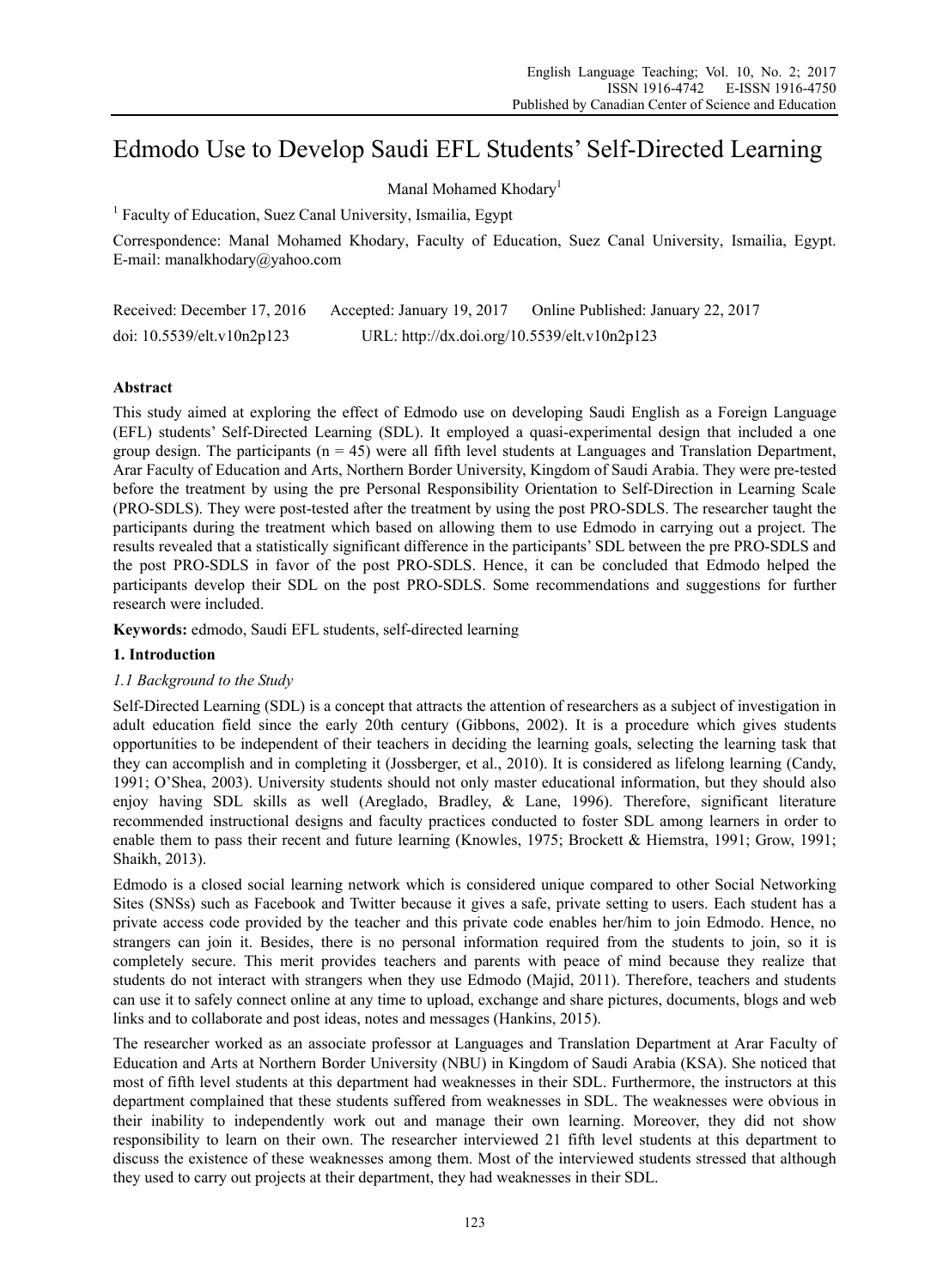# *1.2 Problem Statement*

This study's problem was that there were weaknesses in SDL among fifth level students at Languages and Translation Department at Arar Faculty of Education and Arts. In order to solve this problem, the researcher carried out this study to explore the effect of Edmodo use on developing fifth level students' SDL.

# *1.3 Review of Related Literature*

Some studies were conducted to describe influences of the Internet on enhancing students' SDL. Researchers revealed that the Internet has positive advantages for SDL. Bulik and Hanor (2000) stressed that the Internet can support SDL as it helps increase learners' control over knowledge and enables them to determine information relevant to them. Mathai (2002) pointed out that the Internet can foster SDL because it allows its users to easily reach large amounts of information and because it proved to be a communication means for its users. Ruelland (2003) indicated that the Internet can enhance SDL because it provides flexibility for users to learn quickly. Yen and Liu (2009) showed that the implementation of SDL in an online environment support learners' success. Lema and Agrusa (2009) stressed that learners who have high level experiences with online applications engage more in SDL activities. Conradie (2014) indicated that Web 2.0 is a key component in supporting learners' SDL.

Besides, recent studies revealed that SDL has positive outcomes for language learners. Reio and Leitsch (2003) concluded that students with a high level of SDL increase critical thinking among language learners. Gabrielle, Guglielmino and Guglielmino (2006) pointed out that students could have better academic performance when Self-Directed (SD) online media supplemented normal face-to-face lectures. King (2011) indicated that SDL can help students improve learning of English. Moreover, Yang (2015) concluded that utilizing a series of SDL based online workshops in an English for Specific Purposes (ESP) course had a positive effect on promoting learner's SDL.

# 1.3.1 History of Edmodo

Edmodo is a closed social network which Jeff O'Hara and Nic Borg founded and managed with the intent of creating an online learning environment for teachers and students to share ideas, assignments and events. It was first tested in 2008 and was made available for use thereafter. Edmodo has attracted the attention of teachers and students as a safe learning platform to communicate and collaborate with one another to share and exchange information by using any device with Internet access. It is considered as an effective tool in supporting a student's involvement in activities (Sanders, 2012). It has become famous for improving students' engagement in the course to enhance their educational outcomes and to help them achieve positive attitudes towards learning (Imlawi, 2013). It is a useful tool that can improve students' learning of English (Majid, 2011). Moreover, it has been used by researchers to develop students' learning of language skills. An example is Gardner's study (2013) which revealed that Edmodo can be used in writing composition classrooms to develop writing through peer review.

With the addition of languages for Edmodo, many teachers can use it internationally by adding any language of their own. Educational settings worldwide can also use Edmodo to develop students' learning. A huge increase can be noticed all over the world in the membership of Edmodo use among students and teachers. And, because it is used via the Internet, teachers and students from all parts of the world can access the specific pages of Edmodo for their classrooms. In fact, Edmodo has become more and more popular worldwide. Besides, since Edmodo is still a relatively new social learning network, its makers are continuously integrating teachers' feedback to make improvements to it (Kenney, 2010; Sanders, 2012).

Although Edmodo is used at many universities all around the world as an effective platform for fostering students-instructors communication and as a means for distance education and although it is gaining popularity as an effective and beneficial tool for pedagogic purposes to be used by university students to help them share experiences and collaborate on relevant topics, its use is still rare in KSA universities. The researcher did not find any studies that were conducted on the effects of using Edmodo on developing SDL among university students in KSA.

# 1.3.2 Merits of Edmodo

Merits of Edmodo are as follows:

- It is private and closed for only educational uses by its users (Duncan & Chandler, 2011) and it does not contain any advertisements.
- It is free because its users do not need to pay any fees when they join and use it (Prasad & Prasad, 2012).
- Transmission by using Edmodo is fast and it is friendly to the environment because it saves paper.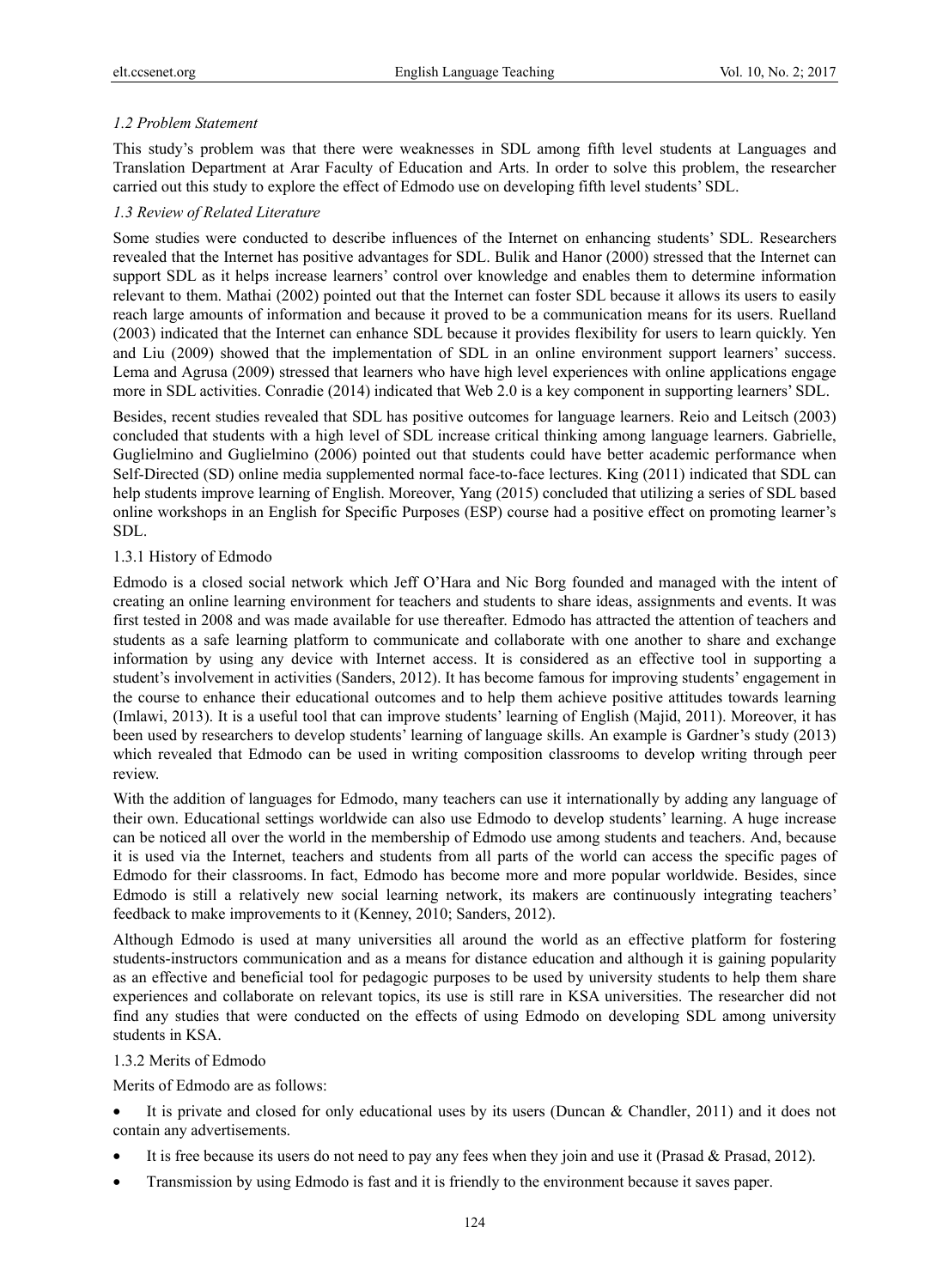It is easy for students to use Edmodo as it does not need any technical competence on the part of its users (Holland & Muilenburg, 2011).

 Edmodo and Facebook are similar in some features such as profile appearance and in enabling its users to provide comments and posts (Haefner & Hanor, 2012). But, it differs from Facebook because it is a safe, closed network which gives teachers and parents piece of mind as no strangers can see students' posts or visit it without teacher's permission. Hence, students can use it to safely publish their work and ideas and no strangers can read what they published on it and they cannot communicate with them (Deshpande, 2016).

 It is easy for the students to register in Edmodo because they do not need personal E-mail accounts to join it and they do not have to include any personal information in profile to register in it. Their teacher is the only person who accepts on their registration in Edmodo (E. Prasad  $\&$  R. Prasad, 2012).

 It allows students to upload home assignments and view own grades posted by their teacher to it (Majid, 2011).

It enables students to post private messages to their teacher and to one another.

 It allows students to answer polls and quizzes on it, and it enables them to communicate together and with their teacher directly to ask her/him a question or to tell that they will not be able to attend class.

 It is helpful for the students who are absent from class or who need extra help to follow the information posted by their teacher to it and for independent learning.

 It allows students to enhance their learning outside of the regular classroom because with it they have the capacity to work from their Internet-enabled devices at home and anywhere.

 It is user friendly because it is easy to learn and use quickly even for those students who have never used SNSs (Kongchan, 2012).

 It gives students' parents the opportunity to join it in order to follow their kids' grades, discussions and participation on it. Parents can also communicate with their kids' teacher on it.

 It enables teachers and students to upload, exchange and share videos, blogs, Internet links, documents, notes and Power Point Presentations (PPTs) to foster communication at any time and place (Hankins, 2015).

 It allows teachers and students to participate in online discussions through the message board (Kongchan, 2012).

 It includes a class calendar that keeps all home assignments and announcements of activities and events organized for teachers and students.

 It allows students and teachers to create connections with other students and teachers with similar interests from different schools, countries, or cultures to collaborate by adding their own ideas and to share events and knowledge (Sanders, 2012).

It enables teachers to conduct online polls for their students about a certain topic.

It helps teachers post home assignments and quizzes for their students to answer online (Turkmen, 2012).

 It permits teachers to post grades to students and to give them feedback and suggestions for improving performance. Teachers can also use it to give students positive encouragement privately and in public.

- It helps teachers develop their Personal Learning Network (Kongchan, 2012).
- There are text alerts available on it to remind students of assignments (Deshpande, 2016).

 It enables teachers to create small groups of students on it so as to differentiate instruction to them and to help them work on projects collaboratively (Curran-Sejkora, 2013).

 It provides technical support when teachers need it because Edmodo team always answers teachers' enquiries and quickly provides solutions for any problems they encounter.

1.3.3 Historical Development of SDL

SDL was systematically studied in the 20th century as a result of the development in the field of adult learning. It emerged as a consequence of researchers' tries to seek for a method that enabled them to distinguish the ways children and adults learnt (Merriam, 2001). SDL first appeared in works done at the United States in the early 20th century to help comprehend how adults learnt. Examples were works conducted by Tough (1967; 1971) on SDL and important suggestions to promote SDL from organizations to group learning have then been arisen.

In fact, research of SDL has noticeably expanded in the field of adult instruction since Tough's work in 1971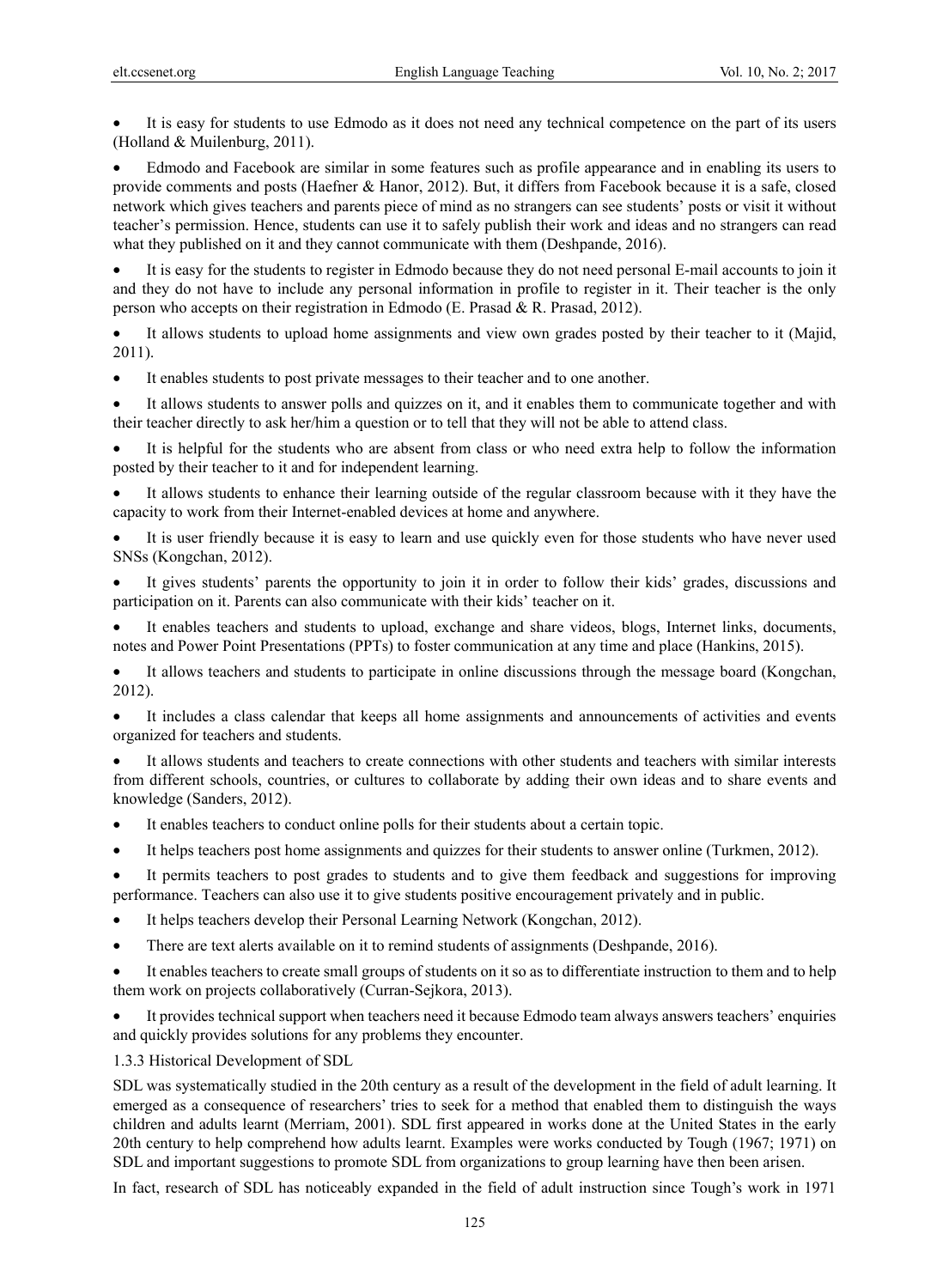(Merriam, Caffarella, & Baumgartner, 2007). At the beginning, researchers had focused on the instructional design for adult learners by identifying relevant resources, selecting instructional formats and evaluating learning outcomes. Then, from the 1980's, researchers started to examine the learning processes, namely the learner characteristics, the learning context and the nature of learning itself (Grow, 1991; 1994). SDL is currently regarded as an essential skill in the 21st century and a requirement for all students. It is also connected to lifelong learning, which has been recognized as a demand for modern society (Dynan, Cate, & Rhee, 2008). Schools and colleges price the importance of SDL skills which are highly required to perform within the 21st century (Murnane & Levy, 1996). Therefore, SDL has received the attention of researchers as a topic of investigation.

# *1.4 Hypothesis of the Study*

There would be a statistically significant difference ( $\alpha$  < 0.05) in fifth level Languages and Translation Department students' SDL between the pre PRO-SDLS and the post PRO-SDLS in favor of the post PRO-SDLS.

# *1.5 Objectives of the Study*

The present study aimed at answering the following questions:

- How can Edmodo help in developing fifth level Languages and Translation Department students' SDL?
- Is there any statistically significant difference in fifth level Languages and Translation Department students' SDL between the pre PRO-SDLS and the post PRO-SDLS?

### *1.6 Significance of the Study*

This study's findings are supposed to be significant to fifth level Languages and Translation Department students in KSA because they may provide them with information regarding how to make use of Edmodo in order to develop their SDL. They are also supposed to be significant to English as a Foreign Language (EFL) instructors at faculties of education and arts because they may reveal how Edmodo can be incorporated in teaching their courses so as to assist them to develop their students' SDL. Moreover, they may be significant to the parents of the students who use it because they could enable them to know that their kids can safely use Edmodo because it is a secure social learning network. They may also reveal to students' parents that they can use Edmodo to follow up their kids and communicate with their teachers to help them in their learning process.

### **2. Method**

### *2.1 Research Design*

It is a quasi-experimental design that employed a one group design. The participants were pre tested on SDL by using the pre PRO-SDLS before the treatment and then post tested by using the post PRO-SDLS after the treatment. The difference between the pre PRO-SDLS and the post PRO-SDLS was calculated.

### *2.2 Variables*

The independent variable in this study is Edmodo use while the dependent variable is fifth level Languages and Translation Department students' SDL. The operational definitions of these two variables are mentioned below.

### 2.2.1 Edmodo

The researcher operationally defined Edmodo as a secure social learning platform which enables teachers and students to facilitate collaboration at any time and any place by using any mobile devices supplied with Internet access so as to accomplish pedagogical achievements.

### 2.2.2 Self-Directed Learning

The researcher operationally defined SDL as a procedure through which individuals demonstrate better self-efficacy and better motivation factors and show greater interest in identifying various resources for learning and in accomplishing the learning tasks independently and with others' help.

### *2.3 Participants*

The participants (n = 45) were fifth level Languages and Translation Department female students at Arar Faculty of Education and Arts. They ranged from 21-22 years. They spent at least 13 years in learning EFL. All the participants had not any former practice with using Edmodo prior to the treatment. The researcher trained the participants throughout all of the project stages.

### *2.4 Instrument*

# 2.4.1 The PRO-SDLS (See the Appendix)

The researcher used the Personal Responsibility Orientation to Self-Direction in Learning Scale (PRO-SDLS)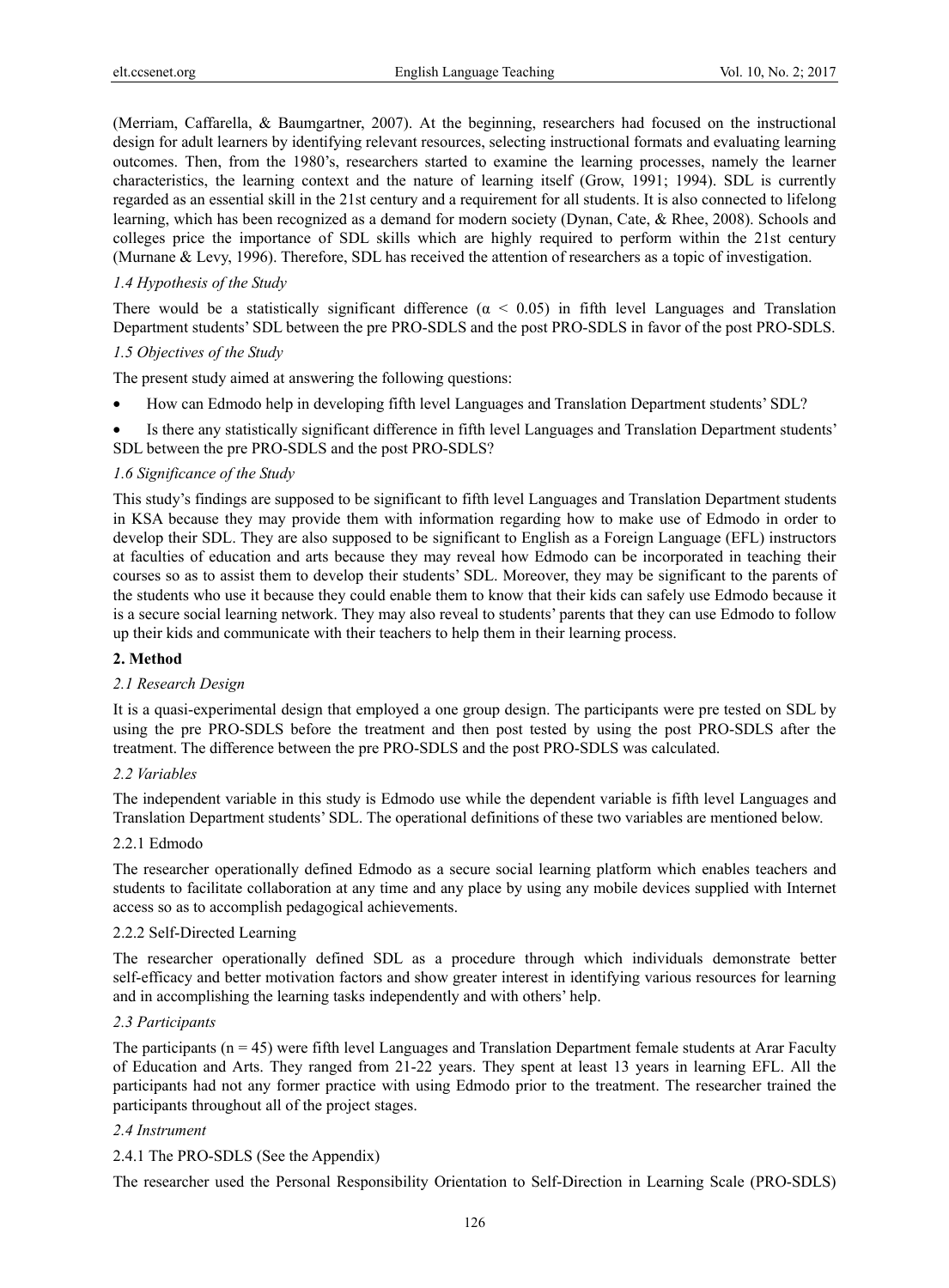(See the Appendix) as an instrument to assess the participants' SDL before and after the treatment. She adopted the PRO-SDLS from Stockdale (2003) who designed it as a result of her try to create a reliable and valid instrument to be used to assess SD among college students (Stockdale & Brockett, 2011). The researcher selected this scale for the present study because it is applicable to measure SDL among students in higher education. Moreover, it is a recent instrument in the field of SDL measurement and because it has been lately used in several studies (Holt, 2011). The PRO-SDLS was found to enjoy a high degree of validity and reliability (Stockdale & Brockett, 2011). Pearson product moment correlation coefficient was used and pointed out that PRO-SDLS' scores revealed an r-value of < .70 in relation to the Self Directed Learning Readiness Scale (SDLRS) (Stockdale, 2003). Fogerson (2005) confirmed the PRO-SDLS' reliability because it achieved a coefficient alpha of .91.

The PRO-SDLS is a five-point Likert scale which contains 25 test items that represent the values strongly disagree, disagree, sometimes, agree and strongly agree. It was based on the theoretical constructs of the Personal Responsibility Orientation (PRO) Model of Self-Direction in Learning designed by Brockett and Hiemstra (1991). It measures the two main components of SD in learning: the teaching-learning transaction component and a learner characteristic component (Stockdale, 2003). The researcher submitted the PRO-SDLS to a pilot sample of 25 fifth level Languages and Translation Department students at Arar Faculty of Education and Arts to find out whether this scale and its instructions are clear and comprehensible to them. The pilot sample stressed that the PRO-SDLS and its instructions are clear and comprehensible. The researcher submitted the PRO-SDLS to a jury of 7 judges, professors of Curriculum and Teaching English as a Foreign Language (TEFL) instruction at some faculties of education and arts in KSA to ensure its validity. The jury agreed upon the validity of the PRO-SDLS for assessing fifth level Languages and Translation Department students' SDL.

The researcher assessed the reliability co-efficient of the PRO-SDLS by using the test / retest method of calculating its reliability. This was done by administrating the PRO-SDLS twice with a 15 day time span on a random sample of 23 fifth level Languages and Translation Department students at a Faculty of Education and Arts in KSA and not included in the present study's participants. The statistical co-efficient of Pearson on the PRO-SDLS was found at 0.91 which is a high co-efficient reliability at 0.01 level. This showed that the PRO-SDLS has a high degree of reliability. Hence, the validity and reliability of the PRO-SDLS were confirmed and this revealed the applicability of this instrument for SDL's measurement in the present study.

#### *2.5 Procedures*

The present study was conducted at Languages and Translation Department, Arar Faculty of Education and Arts, NBU, KSA because the researcher worked as an associate professor at this faculty. The participants were fifth level Languages and Translation Department students at this faculty because the researcher taught Research Methods course to these students. NBU implemented Project-Based Learning (PBL) into Research Methods course as a preferred form of learning provided to fifth level Languages and Translation Department students at Arar Faculty of Education and Arts to fulfill the requirement of the National Commission for Academic Accreditation and Assessment (NCAAA) for faculties of education and arts in KSA. PBL is a process of developing learner's mind qualities to accomplishing integration of operational and instructional approaches to solve a problem or carry out a project. It requires students to collect resources, organize work and manage long-term activities. It also requires students to design, revise and share their ideas and experiences with authentic audience. SDL can be embedded in PBL.

In the present study, the treatment lasted for 12 weeks with 5 hours per week as required for training the participants on using Edmodo in conducting the project to develop SDL among them. The researcher assessed the participants' SDL before conducting the treatment by using the pre PRO-SDLS. She post-tested them by using the post PRO-SDLS by the end of the treatment. And then, the difference between the mean scores of the pre PRO-SDLS and the post PRO-SDLS was calculated to find whether there is any statistically significant difference in the participants' SDL between the pre PRO-SDLS and the post PRO-SDLS. The project's idea was based on developing the participants' ability to write an abstract for a research paper. The title of the project's topic was: Past-Forward to the Future. The project in the present study included the following stages: countdown to project launch, project launching, throughout the project and project evaluation.

### 2.5.1 Countdown to Project Launch

The researcher notified her department members about the project. They participated with her in selecting the idea of the project. She agreed with them that the project would be about writing an abstract which based on the research topic: Past-forward to the future. They participated with her in planning the project stages. She also discussed with them students' roles in the different stages of the project. Then, she created a class Edmodo for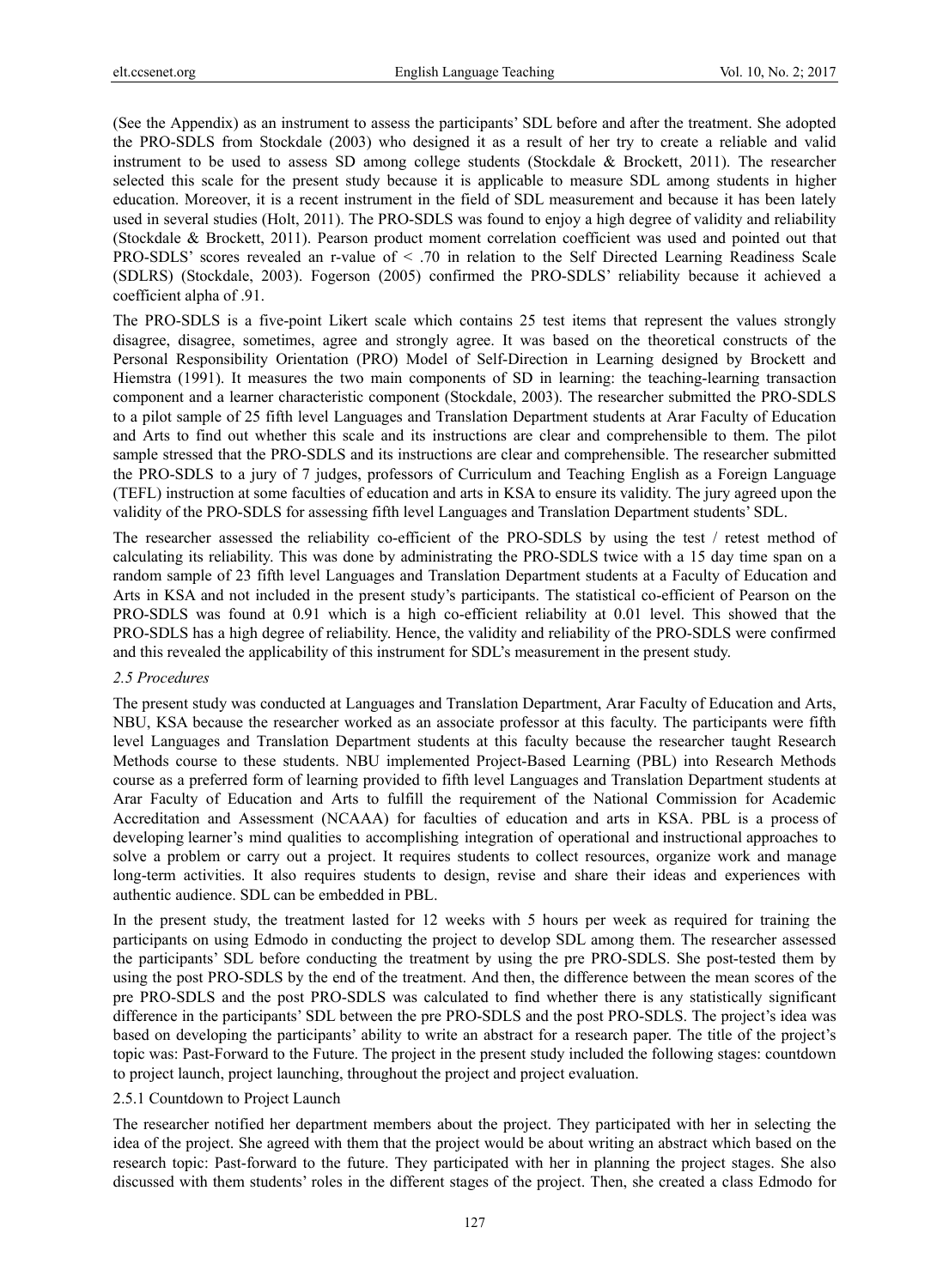the Research Methods course and named it (AGA & AGB Research Methods Edmodo). She made an account on Edmodo for each participant and provided each one with her own password and username on Edmodo to privately and safely use it. She trained the participants on how to log on to Edmodo by using own password and username and how to insert pictures into their profiles in order to distinguish their profiles from others. She rewarded them with badges when they completed their initial log on to Edmodo. She allowed them to choose pictures for their profiles of Edmodo pages to identify themselves when they interact with her. She also rewarded them with other badges when they inserted pictures on their profiles. Besides, she gave them the opportunity to individually vote for their opinions regarding the project idea by using the polling feature on Edmodo. All of the participants voted that they agreed on the project idea.

Then, the researcher requested the participants to assign themselves according to their interests into small groups of 5 students in each group because the participants in each small group should collaborate together to accomplish the project. The participants assigned themselves into 9 small groups on Edmodo and the researcher gave a different name for each small group on it. The participants in each small group took part with the researcher in selecting the resources which they might need to carry out the project. The researcher procured copies of attachments like checklists, rubrics and documents. She organized and posted them to Edmodo as they were needed for the participants to use. She also posted a copy of video of Kennedy's address to participants in an American university to Edmodo for the participants to watch it when she asked them to do. She trained the students on the use of the attachments which she had posted to Edmodo like abstract checklist, peer review checklist, collaboration rubric, discussion checklist, and presentation rubric. She also trained them on how to use Edmodo individually as well as collaboratively in their small groups and whole class to post attachments like videos, pictures, web links, how to write and post comments to Edmodo, and how to use the calendar and the library on it, and how to answer polls and quizzes on it. The participants were allowed to access the rubrics and checklists on Edmodo to assess their own and other small groups' abstracts throughout the project stages. They were also notified that they should use Edmodo to communicate, discuss and exchange opinions about the project topic with the researcher, small group and whole class. They were also told that they should use it to post individual and small groups abstracts to it, comment on abstracts and use the attachments posted to it. The researcher explained project stages to the participants. She informed them that she would check assignments with each individual and each small group on a regular basis to ensure they were moving toward applying the project objectives. She also told them that each student should take part in checking the project requirements for the whole class. She gave them the opportunity to take part in setting the timing of the project stages. They participated with her in assigning due dates for posting their assignments to Edmodo. They also participated with her in scheduling the project and then, she posted it into Edmodo calendar.

### 2.5.2 Project Launching

To generate the participants' interest to the project, the researcher introduced to them the video of Kennedy's address which she had posted to Edmodo. Each participant individually watched the video and then individually wrote an abstract on the topic of this video. Then, all of the participants created a whole class abstract of the speech with the help of the abstract checklist which the researcher had posted to Edmodo. This step served to model the format of the abstract because it is their first experience with writing abstracts. The researcher presented to the participants the following driving question: how is the past influencing your future? This question was intended to engage their attention and focus their efforts on the topic of the project. The participants held whole class meetings to brainstorm and discuss together and with the researcher their ideas about their response to the driving question.

The researcher taught the participants the objectives of this project in a mini-lesson. Then, she presented to them an introduction about the topic of the project to attract their attention to take part in the project. And, she told them that the project is about writing an abstract on the project topic: Past-forward to the future. She introduced the project idea to them by indicating that by using  $17<sup>th</sup>$ ,  $18<sup>th</sup>$ ,  $19<sup>th</sup>$ ,  $20<sup>th</sup>$ , and  $21<sup>st</sup>$  century United States (US) documents which were posted to Edmodo each participant should individually write and post to Edmodo an abstract on a US document keeping in mind the driving question when writing the abstract. Then, she explained to them that each small group had to collaborate together to use their individual abstracts and the comments which she posted to them on Edmodo about their individual abstracts in order to write and post one abstract for the group to Edmodo. She also told them that after this step, each small group had to create and present to other small groups and the researcher an oral Power Point Presentation (PPT) which would last for 20 minutes to share with them the information of their small group abstract on the project topic.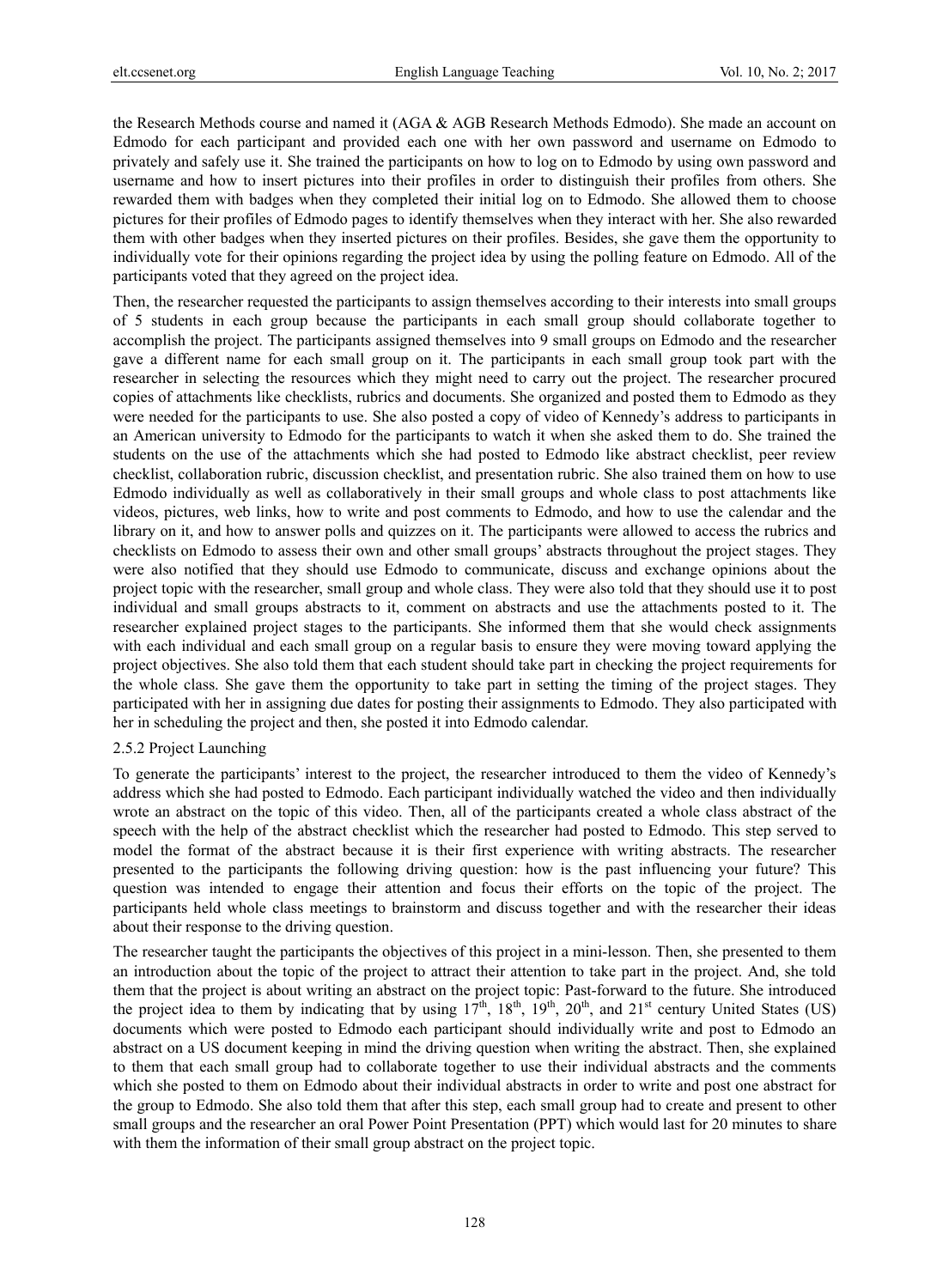### 2.5.3 Throughout the Project

Each participant previewed all the US documents which the researcher had posted to Edmodo. Then, each participant selected one document from each century to write her individual abstract on the project idea. The researcher scaffolded reading strategies to use to help the participants access the information in the US documents by asking the participants to choose to use SQ3R, or Strategy for Reading Nonfiction. Each participant conducted a close reading of the materials which she had selected. The researcher reviewed with the participants' criteria of using the abstract checklist to help them in writing their abstracts. Then, each participant wrote a draft of her abstract and posted it to Edmodo. After that, each participant used the peer review checklist to review her abstract with a partner for feedback and she individually modified her abstract and reposted it to Edmodo for researcher's feedback. The researcher commented on each abstract on Edmodo and held a meeting with each participant to discuss her abstract for modifications. Then, each participant worked with her small group to discuss their individual abstracts by using the discussion checklist posted to Edmodo to make one abstract for their small group and then, they posted it to Edmodo to get feedback from other small groups and the researcher. The researcher monitored each small group's discussions on their own abstract. She also checked each small group's abstract posted to Edmodo in order to know the information the participants were gleaning from the project. She commented on the abstracts to help them when they write their future abstracts and gave each small group the opportunity to make modifications for own abstract.

### 2.5.4 Evaluating the Project

Each small group discussed with researcher the outline for their own oral PPT. They participated with her in setting out a plan for small groups' oral PPTs. The researcher explained to them their responsibilities and she assigned different roles for the small groups during the oral PPTs. For example, while one group is presenting, three groups might be taking notes on the presentation, three groups might be evaluating the presentation by using the presentation rubric posted on Edmodo, and two groups might be generating questions to pose about the content of the presentation. The researcher revised with the participants the use of the presentation rubric which she had posted on Edmodo to evaluate each individual's part in the small group's oral PPT. Each small group decided the overriding theme of own abstract that they would use for their group presentation and keeping in mind the driving question. Then, they created and presented own group oral PPT in front of audience. Furthermore, they responded to questions from the audience about the topic of their presentation. By the end of each presentation, each small group provided a final answer to the driving question. The whole class reflected on their responses to the driving question through whole class discussion. Then, each participant in each small group self-evaluated own performance on Edmodo by writing a reflective piece describing what she had learned and what she had contributed to group performance. The researcher also reflected on the project and she used the results of these reflections to refine the project for future use. The whole class and the researcher celebrated the completion of the project by noting successes and posting them to Edmodo. Moreover, the researcher rewarded the participants with badges on Edmodo for the completion of the project.

### **3. Result**

Paired-samples t-test was used in order to test the difference between the means of scores of the participants on the pre PRO-SDLS and post PRO-SDLS. The difference was statistically significant ( $t = 24.48$ ,  $p < 0.05$ ). This result is presented in Table 1. The effect size for the difference was estimated by using Brown's (2008) formula. The effect size was 0.931 which is considered large.

Table 1. Paired-samples t-test of the difference between the means of the participants' scores on the pre PRO-SDLS and the post PRO-SDLS

|               | Paired Differences |                |                 |       | df | Probability    |
|---------------|--------------------|----------------|-----------------|-------|----|----------------|
| Post PRO-SDLS | Mean               | Std. Deviation | Std. Error Mean |       |    |                |
| Pre PRO-SDLS  | 57 77              | 6.42           | 2.36            | 24.48 |    | 44 Significant |

# **4. Discussion**

In this study, it was hypothesized that there would be a statistically significant difference ( $\alpha$  < 0.05) in the participants' SDL between the pre PRO-SDLS and the post PRO-SDLS in favor of the post PRO-SDLS. The result revealed that a statistically significant difference was found in the participants' mean scores between the pre PRO-SDLS and the post PRO-SDLS in favor of the post PRO-SDLS. This significant result might be a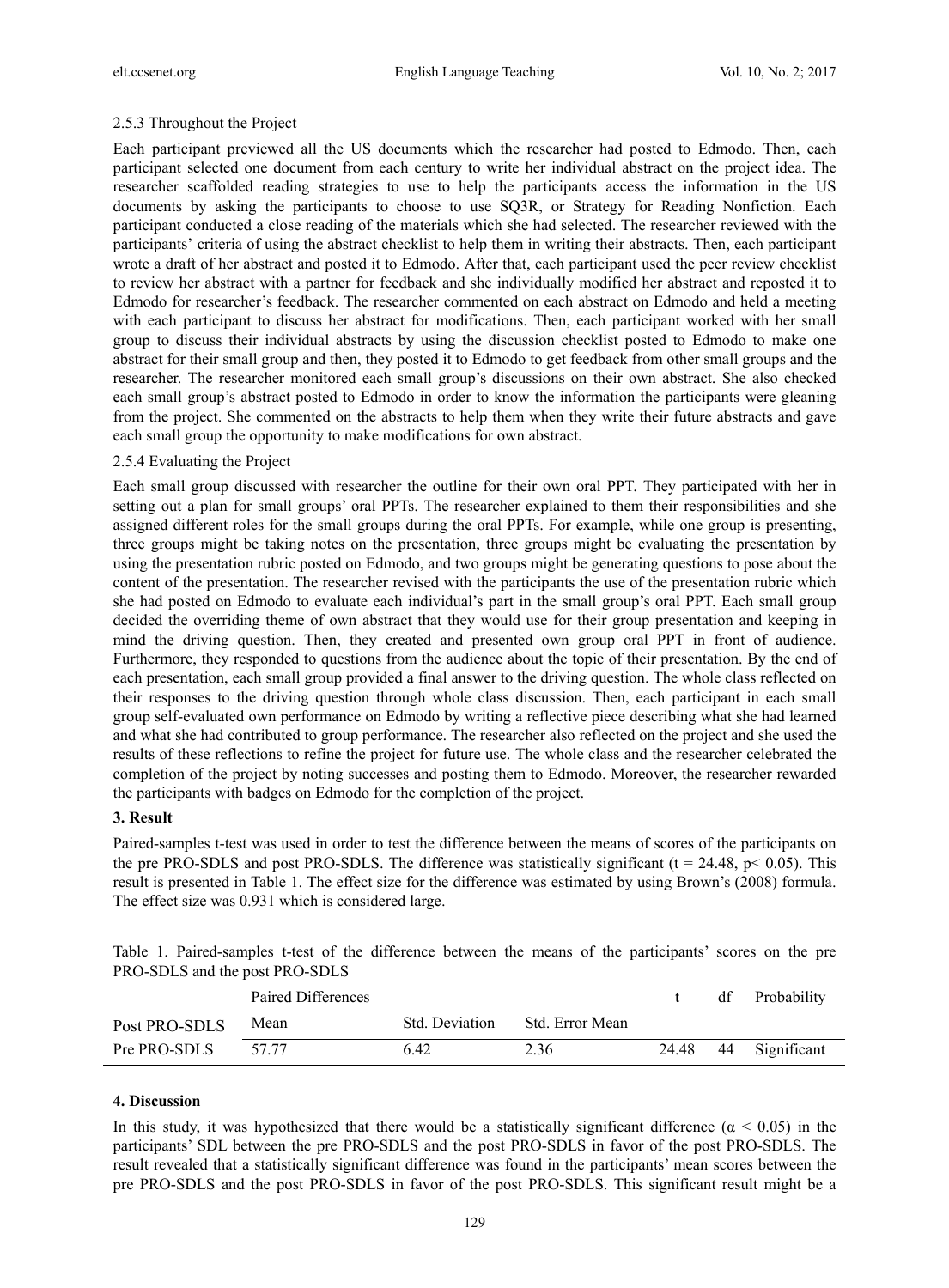consequence of using Edmodo by the participants in conducting the project. Edmodo enabled the participants to develop responsibility in self through individual activities and collaboration with small groups, whole class and the researcher. This result revealed that the participants became more self-disciplined, and more confident in completing the tasks on their own. They became SD learners enjoying the characteristics of SD learners as mentioned by Jossberger, et al. (2010) that a SD learner is the one who is able to organize, accomplish, and complete learning independently.

Edmodo is a secured and closed tool which can be used privately by each participant in carrying out the project requirements (Hankins, 2015). This characteristic helped the participants feel safe and hence they had great interest in the task because they realized that no strangers can see their own comments or comment on their own work. Another characteristic of Edmodo was the ease of use and transmission on the part of the participants because they can easily use it to access assignments at any time and any place on their mobile devices which are supplied with Internet access. Besides, Edmodo is user friendly to its users (Kongchan, 2012). Hence, each participant in the present study learned its use in conducting projects quickly. Moreover, Edmodo did not need any technical competence from the participants and the researcher to do the activities required from them on it. Therefore, Edmodo allowed each participant to independently choose and implement learning strategies, select learning resources, do assignments, complete the learning tasks and demonstrate oral presentations. It also gave each participant the facility to individually and collaboratively use it to post own ideas, assignments, forms, notes, abstracts and get feedback directly from the researcher and their peers. Furthermore, Edmodo enabled the participants to interact privately and in public together and with the researcher.

The calendar on Edmodo organized the announcement of assignments and activities (Deshpande, 2016). This made it easy for the researcher to post bell-ringers, organize time for tasks and assignments to help the participants actively and independently engage in the project stages. The text alerts on Edmodo reminded the participants of the activities. Moreover, the message board on Edmodo gave each participant the chance to participate in online discussion. Edmodo also enabled each participant to see own grades posted to it by the researcher. The library on Edmodo gave the participants the opportunity to individually and collaboratively select resources from it to get information and increase knowledge to help them in writing their abstracts. Edmodo also gave the researcher the facility to give positive encouragement to each participant privately and in public. The badges provided to the participants by the researcher encouraged them for more participation in all project stages. This encouragement which the participants received from the researcher on Edmodo helped them become more able to demonstrate a greater responsibility to individually and actively do the tasks.

The participants reflected throughout the project in their individual researcher-student meetings and wrote their reflections on Edmodo. The researcher also reflected on what is going well and why as well as what needs improvement and why throughout the project and she wrote her reflections on Edmodo. She also used the written abstracts on Edmodo, the explicit feedback provided during researcher student meetings in order to post descriptive feedback to Edmodo on how the participants can improve their performance before their oral PPTs to successfully complete the project. There was an increase in the participants' participation in Edmodo to publish ideas, respond to posts, answer polls, post assignments, and respond to comments. Each participant accessed the rubrics and checklists on Edmodo to assess the work of own, peers and small groups. Each participant also used Edmodo to individually write and post assignments on time taking the responsibility of her own learning.

The researcher gave each participant the opportunity to individually answer a poll on Edmodo to give opinions regarding own reactions towards the use of Edmodo in conducting the project. It was obvious that all of the participants took ownership for their work and were pleased that their final abstracts were presented to the audience during the evaluation stage of the project. They wrote comments to the vote of the poll revealing positive attitudes towards carrying out projects by using Edmodo. They pointed out that they enjoyed participating in conducting the project through using Edmodo. They added positive comments regarding their experience with using Edmodo in carrying out the project. They stressed that Edmodo fostered communication among them and the researcher at any time and place and this enhanced learning outside of the classroom. They appreciated Edmodo's use in the project because they regarded it as an effective tool for developing their SDL. They indicated that they would like to use Edmodo in the future with other courses.

### **5. Conclusion**

It can be concluded from the present study that Edmodo use in carrying out the project helped the participants develop their SDL. Therefore, Edmodo proved to be an effective tool for students to be used individually and collaboratively in order to support their responsibility for learning and develop their SDL.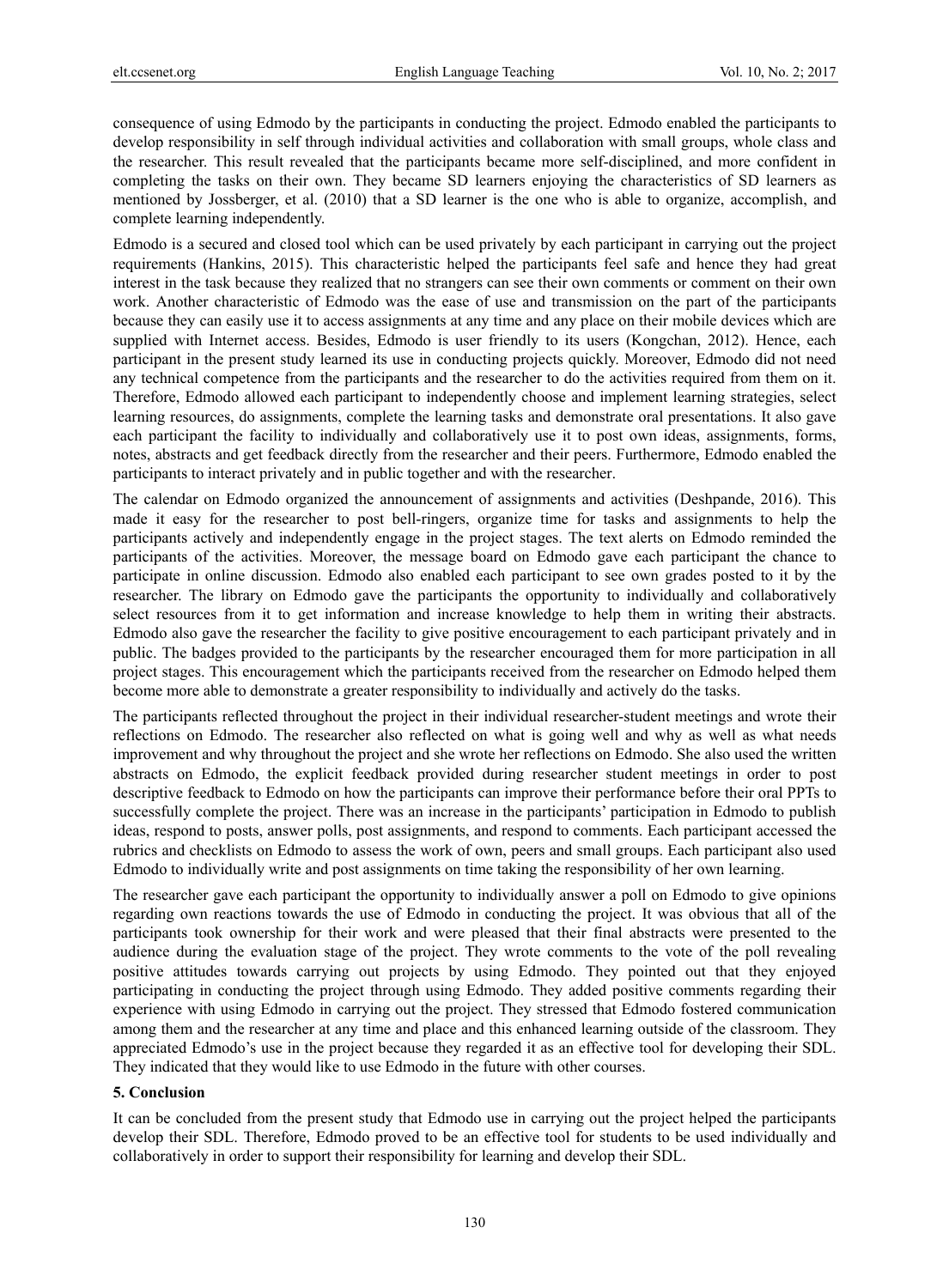#### **6. Recommendations and Suggestions**

Based on the present study's results, the researcher introduces the following recommendations:

EFL university instructors should be trained on how to use Edmodo in developing SDL among students.

 Curriculum developers and textbook writers should include activities based on using Edmodo to develop SDL among students.

 Published handouts on how teachers can use Edmodo to develop SDL among students should be provided to instructors of EFL at the university level.

Furthermore, the researcher suggests carrying out studies undertaking:

- A replication of the present study with more number of students to generalize the results.
- Investigating students' attitudes towards using Edmodo in developing their SDL.
- Comparing the effect of other SNSs such as Facebook or Twitter versus Edmodo on developing SDL among university students.
- Examining the effect of using Edmodo in teaching other courses on developing SDL among students.

#### **Acknowledgments**

Many thanks should go to the participants for willingly taking part in the present study.

#### **References**

- Areglado, R., Bradley, R., & Lane, P. (1996). *Learning for Life: Creating Classrooms for Self-Directed Learning*. Thousand Oaks, CA: Corwin Press, Inc.
- Brockett, R., & Hiemstra, R. (1991). *Self-direction in adult learning: Perspectives on theory, research, and practice*. London and New York, NY: Routledge. Retrieved from http://www-distance.syr.edu/sdlindex.html
- Brown, J. (2008). Effect size and eta squared. *JALT Testing & Evaluation SIG Newsletter, 12*(2), 38-43.
- Bulik, R., & Hanor, J. (2000). Self-directed learning in a digital age: Where next to browse is informed by reflection. In H. B. Long & Associates, *Practice & theory in self-directed learning* (pp. 265-276). Schaumburg, IL: Motorola University Press.
- Candy, P. (1991) Self-direction for lifelong learning: A Comprehensive Guide to Theory and Practice. San Francisco: Jossey-Bass.
- Conradie, P. (2014). Supporting Self-Directed Learning by Connectivism and Personal Learning Environments. *International Journal of Information and Education Technology, 4*(3*)*, 254-259. https://doi.org/10.7763/IJIET.2014.V4.408
- Curran-Sejkora, E. (2013). *Student Interactions in Edmodo versus facebook* (Doctoral dissertation). http://hdl.handle.net/2286/R.I.20858
- Deshpande, S. (2016). Arousal and Learning of Language through Edmodo. *Journal of Technology for ELT*. https://sites.google.com/site/journaloftechnologyforelt/archive/volume-6-number-1-january---march-2016/2 -arousal-and-learning-of-language-through-edmodo
- Duncan, J., & Chandler, P. (2011). A community of practice for early career Biology teachers: Social networking and digital technologies. Proceedings of the Contemporary Approaches to Research in Mathematics, Science, Health and Environmental Education, Deakin University, Melbourne Burwood Campus.
- Dynan, L., Cate, T., & Rhee, K. (2008). The impact of learning structure on students' readiness for self-directed learning. *Journal of Education for Business, 84*(2), 96-100. https://doi.org/10.3200/JOEB.84.2.96-100
- Fogerson, D. (2005). Readiness factors contributing to participant satisfaction in online higher education courses. Unpublished doctoral dissertation, University of Tennessee, Knoxville, TN.
- Gabrielle, D., Guglielmino, L., & Guglielmino, P. (2006). Developing self-directed learning readiness of future leaders in a military college though instructional innovation. International. *Journal of Self-Directed Learning, 3*, 24-35.
- Gardner, M. (2013). Social media and peer review: Edmodo in the composition classroom. Dissertations, Theses and Capstone Projects. Kennesaw State University. Retrieved from http://digitalcommons.kennesaw.edu/cgi/viewcontent.cgi?article=1561&context=etd
- Gibbons, M. (2002). *The self*‐*directed learning handbook: Challenging adolescent students to excel*. San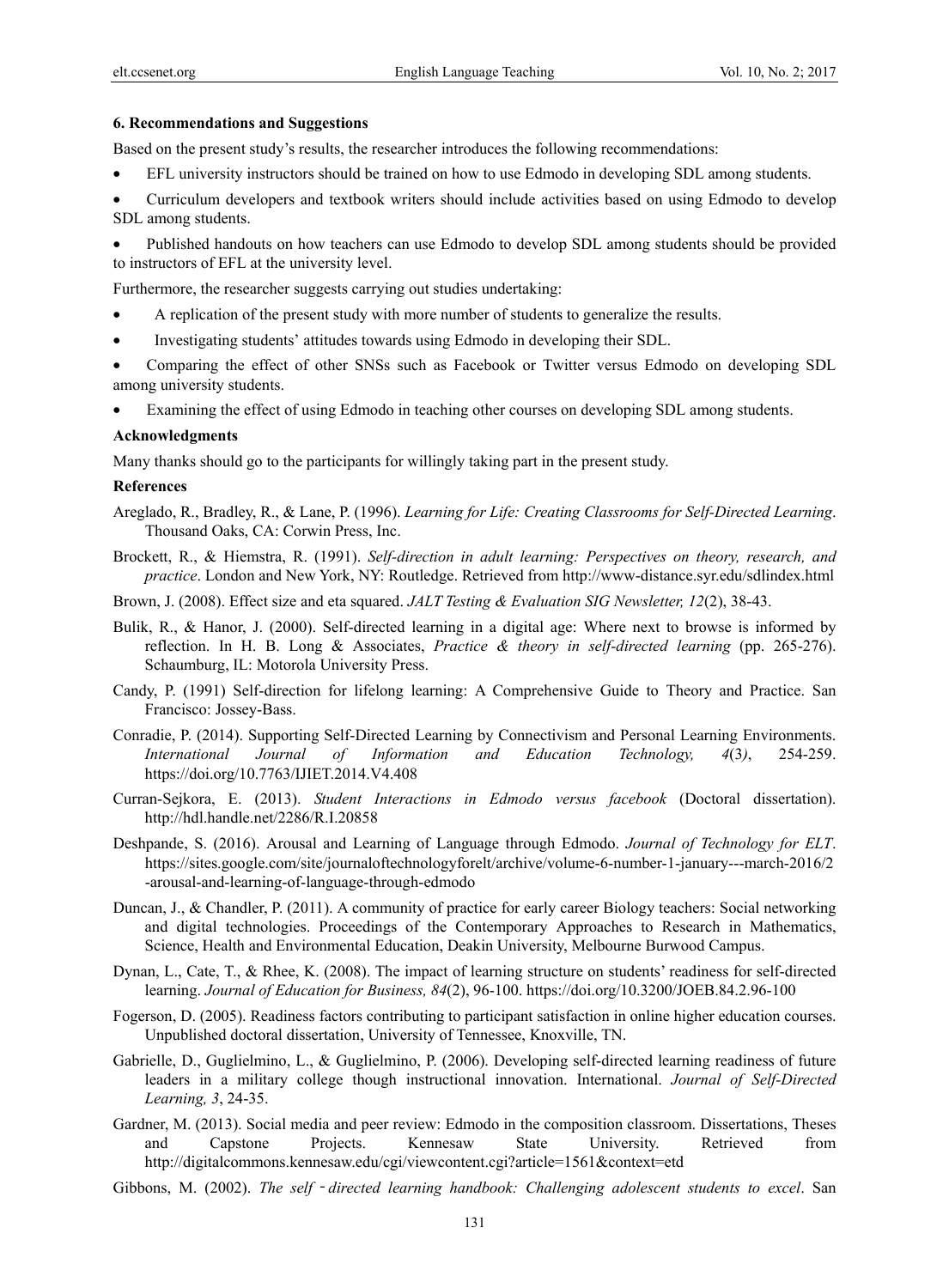Francisco, CA: Jossey‐Bass.

- Grow, G. (1991). Teaching learners to be self directed: A stage approach. *Adult Education Quarterly, 41*(3), 125-149. https://doi.org/10.1177/0001848191041003001
- Grow, G. (1994). In defense of the staged self‐directed learning model. *Adult Education Quarterly, 44*(2), 109-114. https://doi.org/10.1177/074171369404400206
- Haefner, J., & Hanor, J. (2012). iPads apps for utility and learning. Proceedings of the 28th Annual Conference on Distance Teaching and Learning, 1-5.
- Hankins, N. (2015). *The Effects of Edmodo on Student Achievement in Middle School*. (Doctoral dissertation) Retrieved from ProQuest Dissertations and Theses database. (UMI Number 3715320).
- Holland, C., & Muilenburg, L. (2011). Supporting student collaboration: Edmodo in the classroom. Proceedings of Society for Information Technology and Teacher Education International Conference 2011, Chesapeake, VA, 3232-3236.
- Holt, L. (2011). Self-direction and technology use among new workforce entrants. (Unpublished doctoral dissertation). University of Tennessee, Knoxville. http://trace.tennessee.edu/utk\_graddiss/1191
- Imlawi, J. (2013). Improving student engagement using course-based social networks. (Doctoral dissertation) Retrieved from ProQuest Dissertations and Theses database. (UMI Number 3562640).
- Jossberger, H., Brand-Gruwel, S., Boshuizen, H., & Wiel, M. (2010). The challenge of self-directed and self-regulated learning in vocational education: a theoretical analysis and synthesis of requirements. *Journal of Vocational Education and Training, 62*(4), 415-440. https://doi.org/10.1080/13636820.2010.523479
- Kenney, E. (2010). History and definition of Edmodo. Retrieved from http://wiki.itap.purdue.edu/display/Edmodo+Research+Page
- King, C. (2011). Fostering self-directed learning through guided tasks and learner reflection. *Studies in Self-Access Learning Journal, 2*(4), 257-267.
- Knowles, M. (1975). *Self-directed learning: A guide for learners and teachers*. New York, NY: Association Press.
- Lema, J., & Agrusa, J. (2009). Relationship of WWW usage and employee learning in the casino industry. *International Journal of Hospitality Management, 28*(1), 18-25. https://doi.org/10.1016/j.ijhm.2008.03.010
- Majid, N. (2011). The use of information technology in teaching English: An attempt to develop student-centered learning at Telkom Polytechnic. In Prosiding Konferensi Nasional ICT-M Polytechnic Telkom (KNIP). Retrieved from http://openjurnal.politekniktelkom.ac.id/
- Mathai, R. (2002). The use of the Internet to foster self-directed learning in community and technical college math and natural science classes. In H. B. Long & Associates (Eds.), *Twenty-First Century advances in self-directed learning* (pp. 127-153). Boynton Beach, FL: Motorola University.
- Merriam, S. (2001). Andragogy and SDL: Pillars of adult learning theory**.** *New Directions for Adult and Continuing Education, 89*, 3-14. https://doi.org/10.1002/ace.3
- Merriam, S., Caffarella, R., & Baumgartner, L. (2007). *Learning in adulthood: a comprehensive guide* (3rd ed.) San Francisco: John Wiley.
- Murnane, R., & Levy, F. (1996). Teaching the New Basic Skills: Principles for Educating Children to Thrive in a Changing Economy. New York: Free Press.
- O'Shea, E. (2003). Self-directed learning in nurse education: A review of the literature. *Journal of Advanced Nursing, 43*(1), 62-70. https://doi.org/10.1046/j.1365-2648.2003.02673.x
- Prasad, E., & Prasad, R. (2012). Social media in teaching and learning. *International Journal of Computer Science and Communication Engineering,* 10-13.
- Reio, T., & Leitsch, P. (2003). A preliminary exploration of the relationship between self-directed learning and critical thinking. In H. B. Long, & Associates (Eds.), Current Developments in E-Learning & Self-Directed Learning (pp. 185-196). Melrose, FL: International Self-Directed Learning Symposium.
- Ruelland, D. (2003). eLearning, a support system for the workplace. In H. B. Long, H. B & Associates (Eds.). Current developments in e-learning & self-directed learning (pp. 235-242). Boynton Beach, FL: Motorola University.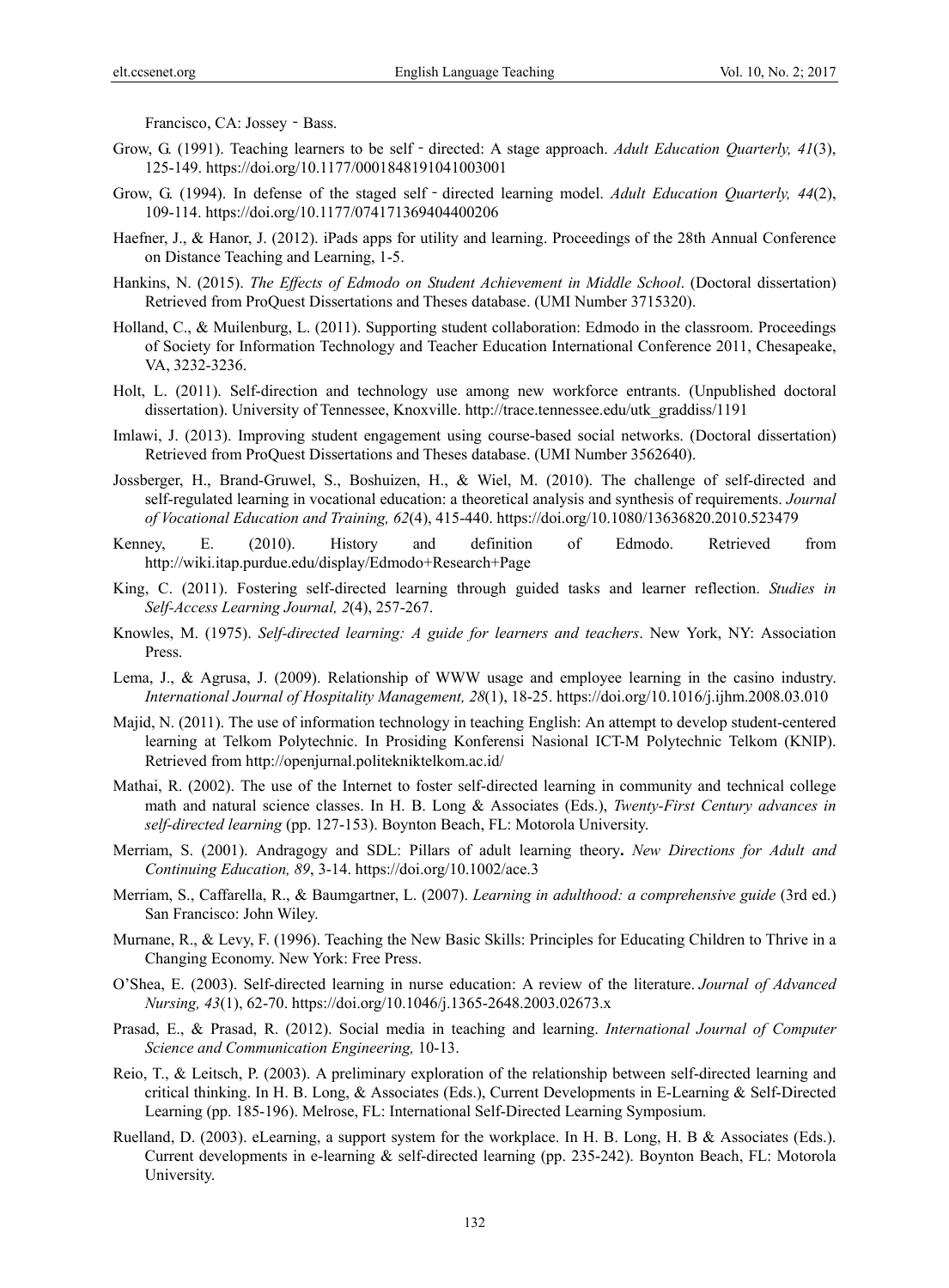- Sanders, K. (2012). An examination of the academic networking site Edmodo on student engagement and responsible learning. (Doctoral dissertation) Retrieved from ProQuest Dissertations and Theses database. (UMI Number 3523217).
- Shaikh, R. (2013). Comparison of Readiness for Self-Directed Learning in Students Experiencing Two Different Curricula in One Medical School. *Gulf Medical Journal, 2*, 27-31.
- Stockdale, S. (2003). Development of an instrument to measure self-directedness. Dissertation Abstracts International, A64/06, AAT 3092836.
- Stockdale, S., & Brockett, R. (2011). Development of the PRO-SDLS: A measure of self-direction in learning based on the personal responsibility orientation model. *Adult Education Quarterly, 61*(2), 161-180. https://doi.org/10.1177/0741713610380447
- Tough, A. (1967). *Learning without a teacher. Educational Research Series, no. 3*. Toronto: Ontario Institute for Studies in Education.
- Tough, A. (1971). *The adult's learning projects: A fresh approach to theory and practice in adult learning*. Toronto: Ontario Institute for Studies in Education.
- Turkmen, G. (2012). Using social networking in EFL classroom in higher education. Conference proceedings of "eLearning and Software for Education" *(eLSE)*, *1*,350-354. http://www.ceeol. com
- Yang, Y. (2015). Self-directed learning to develop autonomy in an online ESP community. *Interactive Learning Environments*, 1-18.
- Yen, C., & Liu, S. (2009). Learner autonomy as a predictor of course success and final grades in community college online courses. *Journal of Educational Computing Research, 41*, 347-367. https://doi.org/10.2190/EC.41.3.e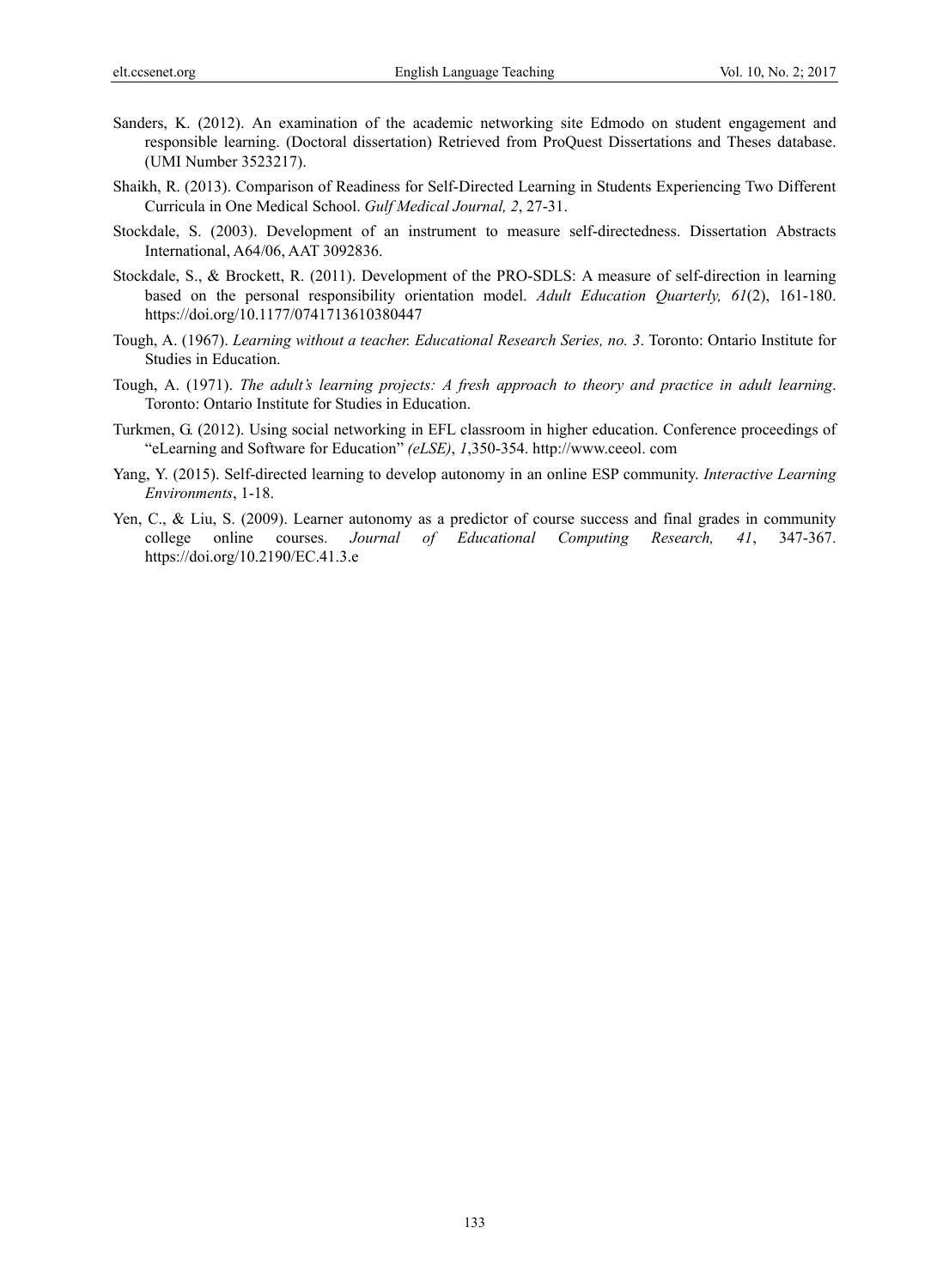### **Appendix**

# **The Personal Responsibility Orientation to Self-Direction in Learning Scale (PRO-SDLS)**

Name: **Date: Date: ID#** 

# **Please check one answer for each statement. There are no "right answers" to these statements.**

| <b>ITEM</b>                                                                                                                             | <b>Strongly</b> | <b>Disagree</b>         | <b>Sometimes</b> | Agree          | <b>Strongly</b> |
|-----------------------------------------------------------------------------------------------------------------------------------------|-----------------|-------------------------|------------------|----------------|-----------------|
|                                                                                                                                         | <b>Disagree</b> |                         |                  |                | Agree           |
| 1. I am confident in my ability to consistently<br>motivate myself.                                                                     | 1               | $\overline{2}$          | 3                | $\overline{4}$ | 5               |
| 2. I frequently do extra work in a course just because<br>I am interested.                                                              | $\mathbf{1}$    | $\overline{2}$          | $\overline{3}$   | $\overline{4}$ | 5               |
| 3. I don't see any connection between the work I do<br>for my courses and my personal goals and interests.                              | 5               | $\overline{4}$          | $\overline{3}$   | $\overline{2}$ | 1               |
| 4. If I am not doing as well as I would like in a<br>course, I always independently make the changes<br>necessary for improvement.      | $\mathbf{1}$    | $\overline{2}$          | $\overline{3}$   | $\overline{4}$ | 5               |
| 5. I always effectively take responsibility for my own<br>learning.                                                                     | $\mathbf{1}$    | $\overline{2}$          | 3                | $\overline{4}$ | 5               |
| 6. I often have a problem motivating myself to learn.                                                                                   | 5               | $\overline{4}$          | $\overline{3}$   | $\overline{2}$ | 1               |
| am very confident in my<br>ability to<br>$7. \quad I$<br>independently prioritize my learning goals.                                    | $\mathbf{1}$    | $\overline{2}$          | 3                | 4              | 5               |
| 8. I complete most of my college activities because I<br>WANT to, not because I HAVE to.                                                | $\mathbf{1}$    | $\overline{2}$          | $\overline{3}$   | 4              | 5               |
| 9. I would rather take the initiative to learn new<br>things in a course rather than wait for the instructor<br>to foster new learning. | $\mathbf{1}$    | 2                       | 3                | 4              | 5               |
| 10. I often use materials I've found on my own to<br>help me in a course.                                                               | $\mathbf{1}$    | $\overline{2}$          | $\overline{3}$   | $\overline{4}$ | 5               |
| 11. For most of my classes, I really don't know why I<br>complete the work I do.                                                        | 5               | $\overline{4}$          | $\overline{3}$   | $\overline{2}$ | 1               |
| 12. I am very convinced I have the ability to take the<br>personal control of my learning.                                              | $\mathbf{1}$    | $\overline{2}$          | $\overline{3}$   | $\overline{4}$ | 5               |
| 13. I usually struggle in classes if the professor<br>allows me to set my own timetable for work<br>completion.                         | 5               | $\overline{4}$          | $\overline{3}$   | $\overline{2}$ | 1               |
| 14. Most of the work I do in my courses is personally<br>enjoyable or seems relative to my reasons for<br>attending college.            | $\overline{1}$  | $\overline{2}$          | 3                | $\overline{4}$ | 5               |
| 15. Even after a course is over, I continue to spend<br>time learning about the topic.                                                  | $\mathbf{1}$    | $\overline{\mathbf{c}}$ | 3                | 4              | 5               |
| The primary reason I complete<br>course<br>16.<br>requirements is to obtain the grade that is expected of<br>me.                        | $\overline{5}$  | $\overline{4}$          | $\overline{3}$   | $\overline{2}$ | $\mathbf{1}$    |
| 17. I often collect additional information about<br>interesting topics even after the course has ended.                                 | $\mathbf{1}$    | $\overline{2}$          | $\overline{3}$   | $\overline{4}$ | 5               |
| 18. The main reason I do the course activities is to<br>avoid feeling guilty or getting a bad grade.                                    | 5               | $\overline{4}$          | $\overline{3}$   | $\overline{2}$ | $\mathbf{1}$    |
| 19. I am very successful at prioritizing my learning<br>goals.                                                                          | $\mathbf{1}$    | $\overline{2}$          | $\overline{3}$   | $\overline{4}$ | 5               |
| 20. Most of the activities I complete for my college<br>are NOT really personally useful or<br>classes                                  | 5               | $\overline{4}$          | $\overline{3}$   | $\overline{2}$ | $\mathbf{1}$    |